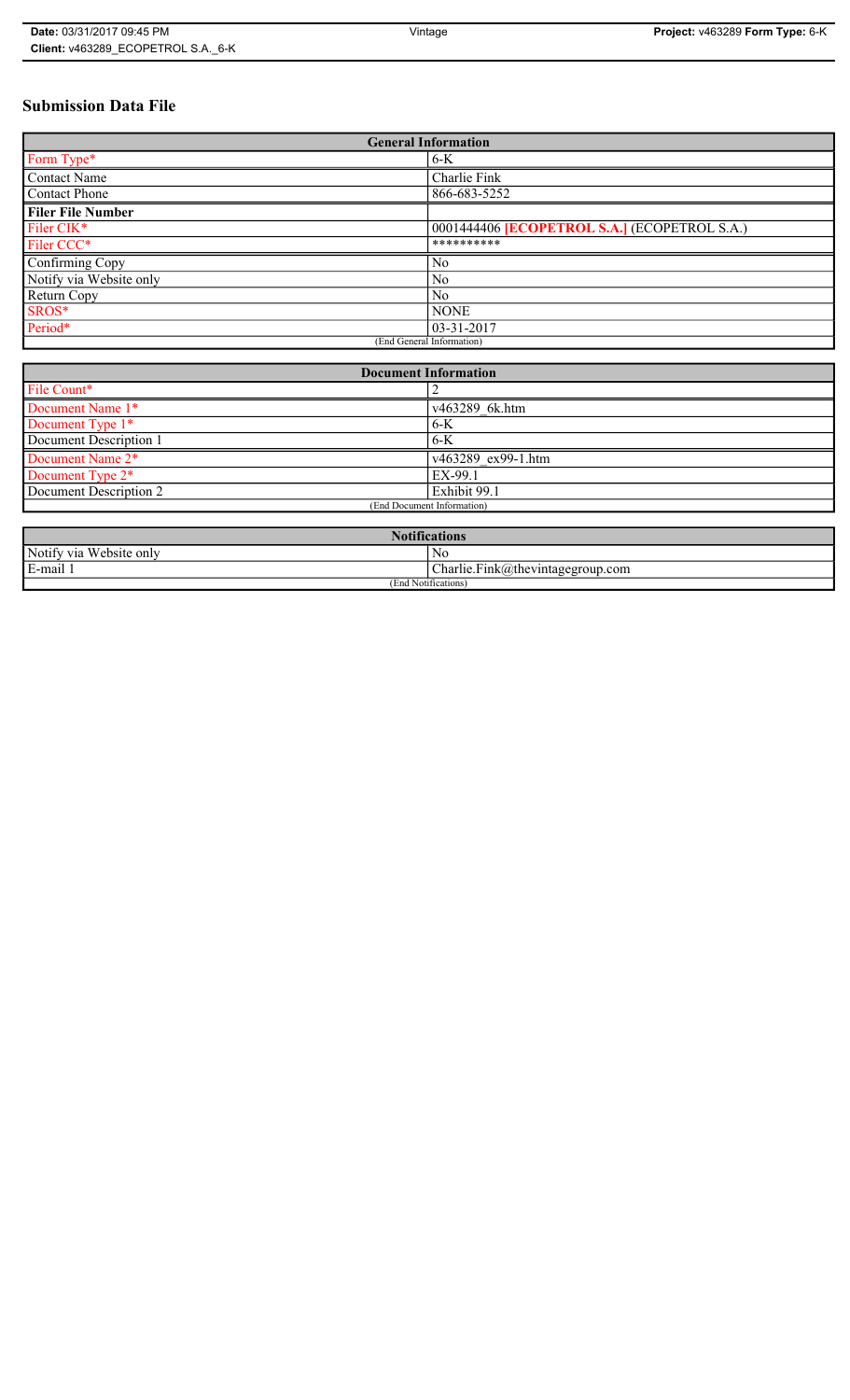### **UNITED STATES SECURITIES AND EXCHANGE COMMISSION Washington, D.C. 20549**

### **FORM 6-K**

#### **REPORT OF FOREIGN PRIVATE ISSUER PURSUANT TO RULE 13a-16 OR 15d-16 UNDER THE SECURITIES EXCHANGE ACT OF 1934**

For the month of March, 2017 Commission File Number 001-34175

ECOPETROL S.A.

(Exact name of registrant as specified in its charter)

N.A.

(Translation of registrant's name into English)

COLOMBIA

(Jurisdiction of incorporation or organization)

Carrera 13 No. 36 – 24

BOGOTA D.C. – COLOMBIA (Address of principal executive offices)

Indicate by check mark whether the registrant files or will file annual reports under cover of Form 20-F or Form 40-F.

Form 20-F  $\boxtimes$  Form 40-F  $\Box$ 

Indicate by check mark if the registrant is submitting the Form 6-K in paper as permitted by Regulation S-T Rule 101(b)(1)

 $Yes \Box$  No  $\boxtimes$ 

Indicate by check mark if the registrant is submitting the Form 6-K in paper as permitted by Regulation S-T Rule 101(b)(7)

 $Yes \Box$  No  $\boxtimes$ 

Indicate by check mark whether the registrant by furnishing the information contained in this form is also thereby furnishing the information to the Commission pursuant to Rule 12g3-2(b) under the Securities Exchange Act of 1934.

 $Yes \Box$  No  $\boxtimes$ 

If "Yes" is marked, indicate below the file number assigned to the registrant in connection with Rule 12g3-2(b): 82- N/A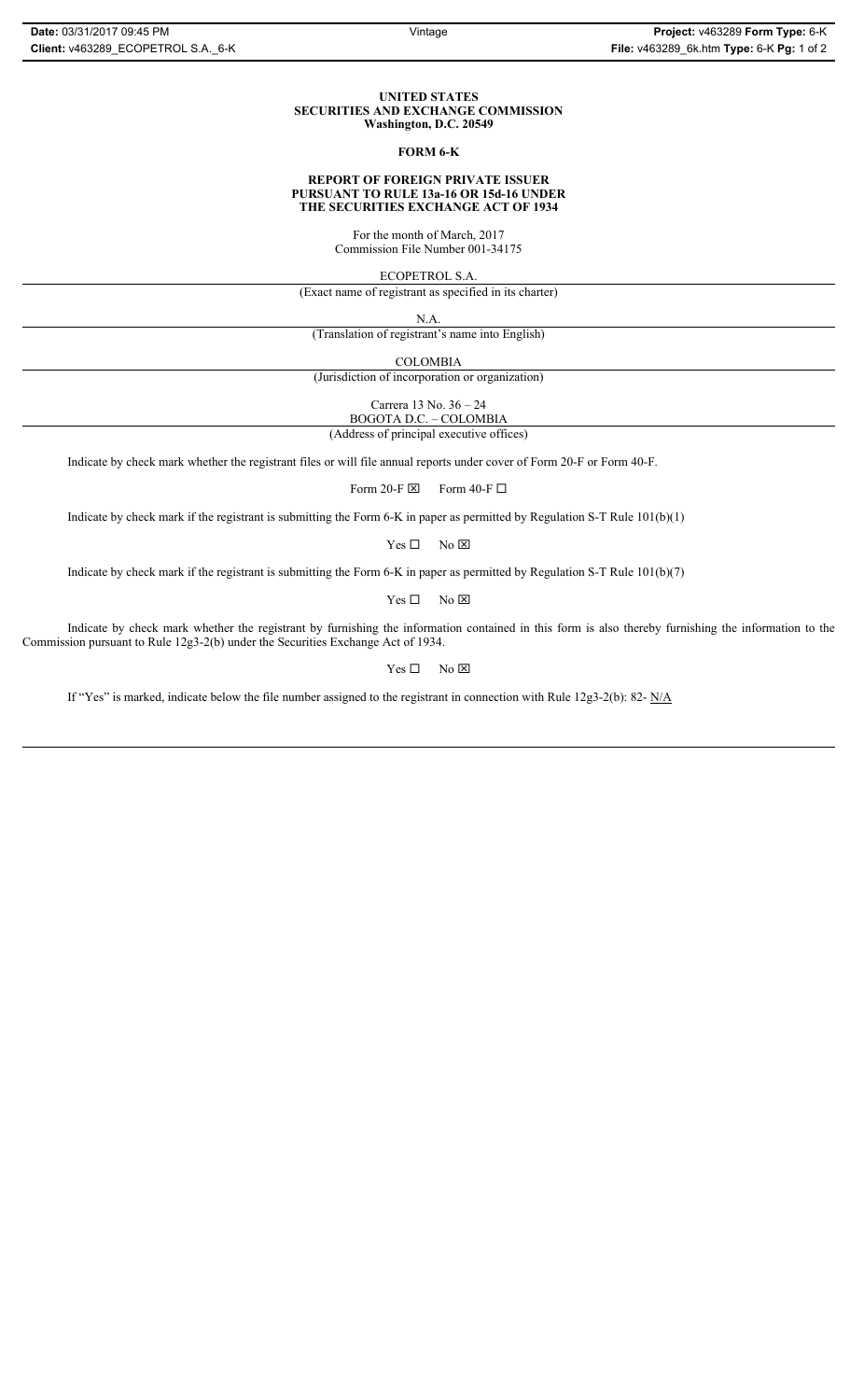## **SIGNATURES**

Pursuant to the requirements of the Securities Exchange Act of 1934, the registrant has duly caused this report to be signed on its behalf by the undersigned, thereunto duly authorized.

Ecopetrol S.A.

By: /s/ María Fernanda Suárez Name: María Fernanda Suárez Title: Chief Financial Officer

Date: March 31, 2017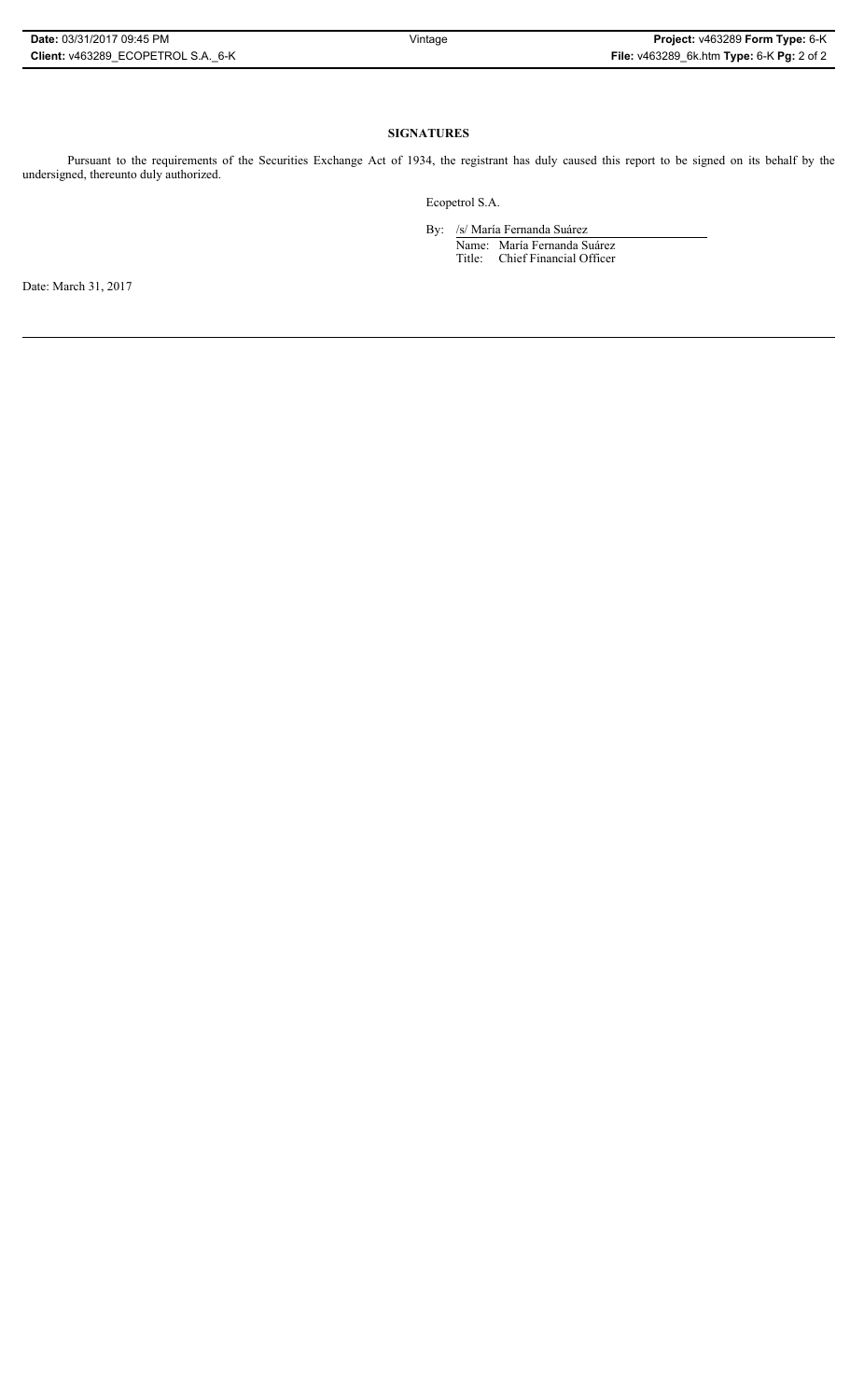| Date: 03/31/2017 09:45 PM          | Vintage | Project: v463289 Form Type: 6-K                   |
|------------------------------------|---------|---------------------------------------------------|
| Client: v463289 ECOPETROL S.A. 6-K |         | File: v463289 ex99-1.htm Type: EX-99.1 Pg: 1 of 2 |

# **Exhibit 99.1**

### **Ecopetrol S.A. Announce the Composition of its Board of Directors**

Ecopetrol S.A. (BVC: ECOPETROL; NYSE: EC) ("Ecopetrol" or the "Company") announces the composition of its Board of Directors as of March 31, 2017:

Non Independent Representatives:

- x Minister of Finance and Public Credit
- Ana Milena López Rocha

Independent Representatives:

- Mauricio Cabrera Galvis
- Yesid Reyes Alvarado
- Jaime Ardila Gómez
- Carlos Cure Cure
- Joaquín Moreno Uribe
- Horacio Ferreira Rueda (postulated by the oil producing departments in which Ecopetrol operates)
- Carlos Gustavo Cano Sanz (postulated by ten (10) minority shareholders with major shareholding)

### **Bogota D.C., March 31, 2017**

### -----------------------------------------

*This release contains statements that may be considered forward looking statements within the meaning of Section 27A of the U.S. Securities Act of 1933 and Section 21E of the U.S. Securities Exchange Act of 1934. All forward-looking statements, whether made in this release or in future filings or press releases or orally, address matters that involve risks and uncertainties, including in respect of the Company's prospects for growth and its ongoing access to capital to fund the Company's business plan, among others. Consequently, changes in the following factors, among others, could cause actual results to differ materially from those included in the forward-looking statements: market prices of oil & gas, our exploration and production activities, market conditions, applicable regulations, the exchange rate, the Company's competitiveness and the performance of Colombia's economy and industry, to mention a few. We do not intend, and do not assume any obligation to update these forward-looking statements.*